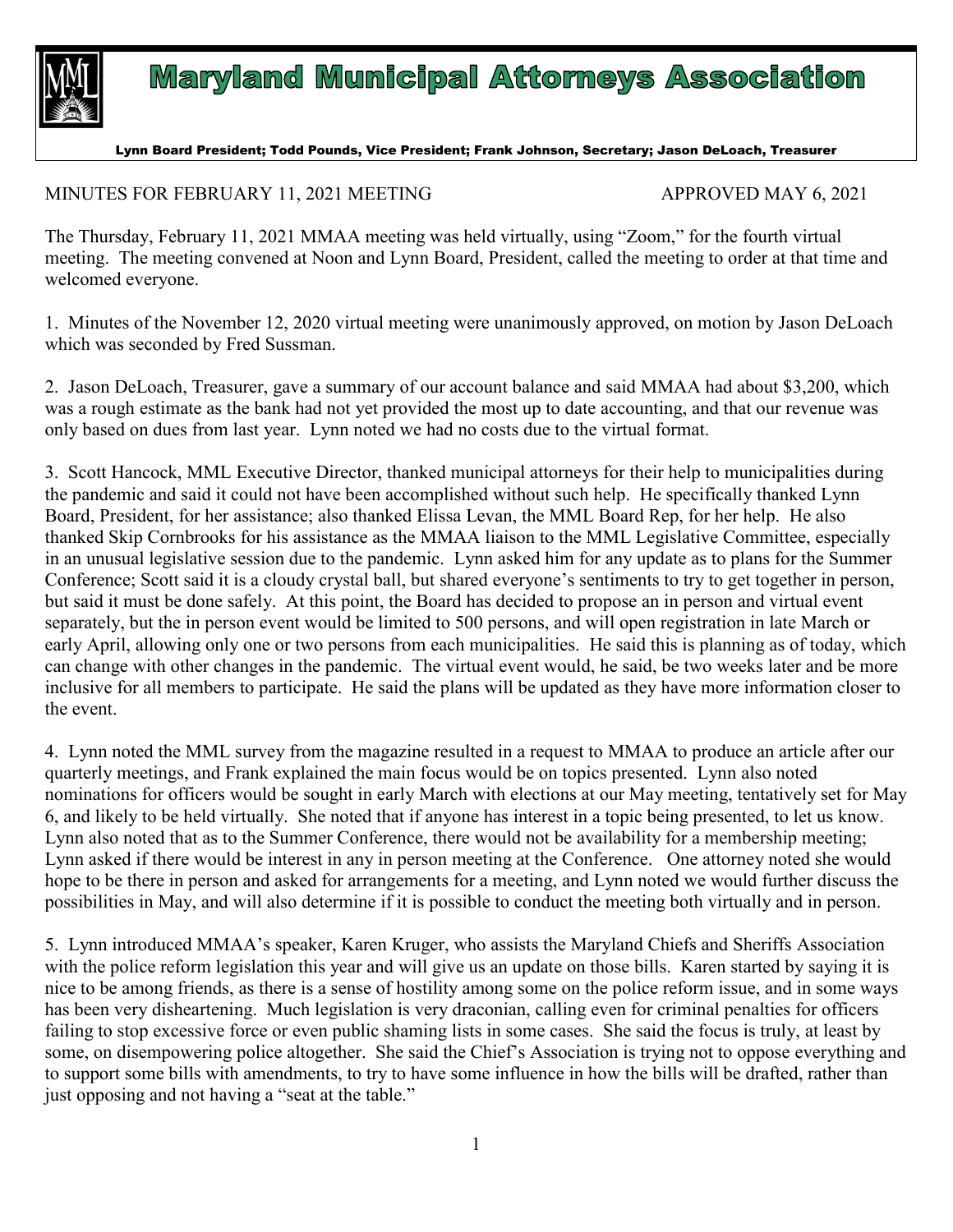She noted there is a big push to repeal the LEOBR (Law Enforcement Officers Bill of Rights) or repeal and replace it, and said there are so many specifics that it can be difficult to summarize. She said the Chiefs and Sheriffs have easy access to all of the bills, and the Legal Advisors Committee (part of the Chiefs and Sheriffs Association) is also monitoring the bills. A major concern, she noted, is that many bills are imposing severe restrictions as to when an officer can act, and can be difficult to understand by anyone. She said legislation will impact all police agencies, will cause the need for substantial training, and may limit the ability to act. She also asked if anyone had particular questions.

One question was whether any consensus was forming as to which proposals would be enacted. She said there are numerous bills, but two omnibus bills; House Bill 670 is a comprehensive reform bill which she says has many difficult parts, which the Chiefs and Sheriffs are supporting with amendments. On the Senate side, Senator Jill Carter is taking the lead on two bills – Senate Bill 627, which would replace LEOBR, and Senate Bill 626 which would affect excessive force. Senator West is supporting Senate Bill 237, which would increase training, impose some restrictions, create a duty to intervene and reporting requirements, and restrict choke holds, which would be a reasonable alternative. She said the Senate Judicial Proceedings Committee Chairman Smith said they would try to pull all the bills and parts with support together in one.

Another question raised concerns with bills that should be amended, but individual municipalities don't want to have to conduct those negotiations, so asked how municipalities can assist the Chiefs and Sheriff's Association and MML. Karen said she might be the best conduit for any input or assistance. She said it is important for municipal officials and Chiefs to communicate directly with elected officials, including Senators and Delegates, as they often do not have the background on how legislation will affect day-to-day police operations. She said there are so many bills that in some cases they don't have the time to read all of the bills. She said that disempowering police will result in empowering criminals, and if the public were aware of that, many of these bills would not be so strongly supported.

One attorney asked whether certain parts, such as public information, could be detached from excessive force liability and LEOBR repeal or reform, given the confusion with the huge number of issues being tackled all at once. Karen said that there is interest in leadership in passing a large, comprehensive bill that they hope will correct all the problems, and said there is a strong hope for an easy way out – which she acknowledged isn't realistic. One question was the Governor's opinion on these concerns, and Karen said the Governor is being very stand-offish at this point, not directly opposing bills, and she noted in part that there are sufficient votes to override almost any veto the Governor issues. Karen said being passive won't win the day and encouraged everyone to update their elected officials and Chiefs, and to encourage them to contact their Senators and Delegates.

Another attorney questioned the likelihood of changes to LEOBR, and Karen said it's unlikely it will be completely repealed as that would force each jurisdiction to adopt its own procedures. She said it's likely that Senate Bill 627 will be one key guideline, originally drafted by the ACLU and largely agreed to by the Chiefs, as it does provide a workable framework. But she said others have opposed the bill, noting the need to allow officers to present an effective defense. Investigative tools were also taken out, and she said they are hoping to add those back in. She also said the LEOBR would be changed in title to something like the Police Accountability and Discipline Act. She also said it will likely be passed as emergency legislation, which could be effective July 1, 2021, and would have a major impact on police departments with little time to prepare.

Another question concerned police oversight boards. Karen said she was very cautious of them, and said they could create more bureaucracy, but said there is a big push for allowing more direct citizen involvement in policing standards. She noted it can create another government agency and a bureaucratic drain on municipalities, and a key question to many of these good ideas is how they can be effectively implemented. She also noted that at many stages citizens don't want to get so directly involved.